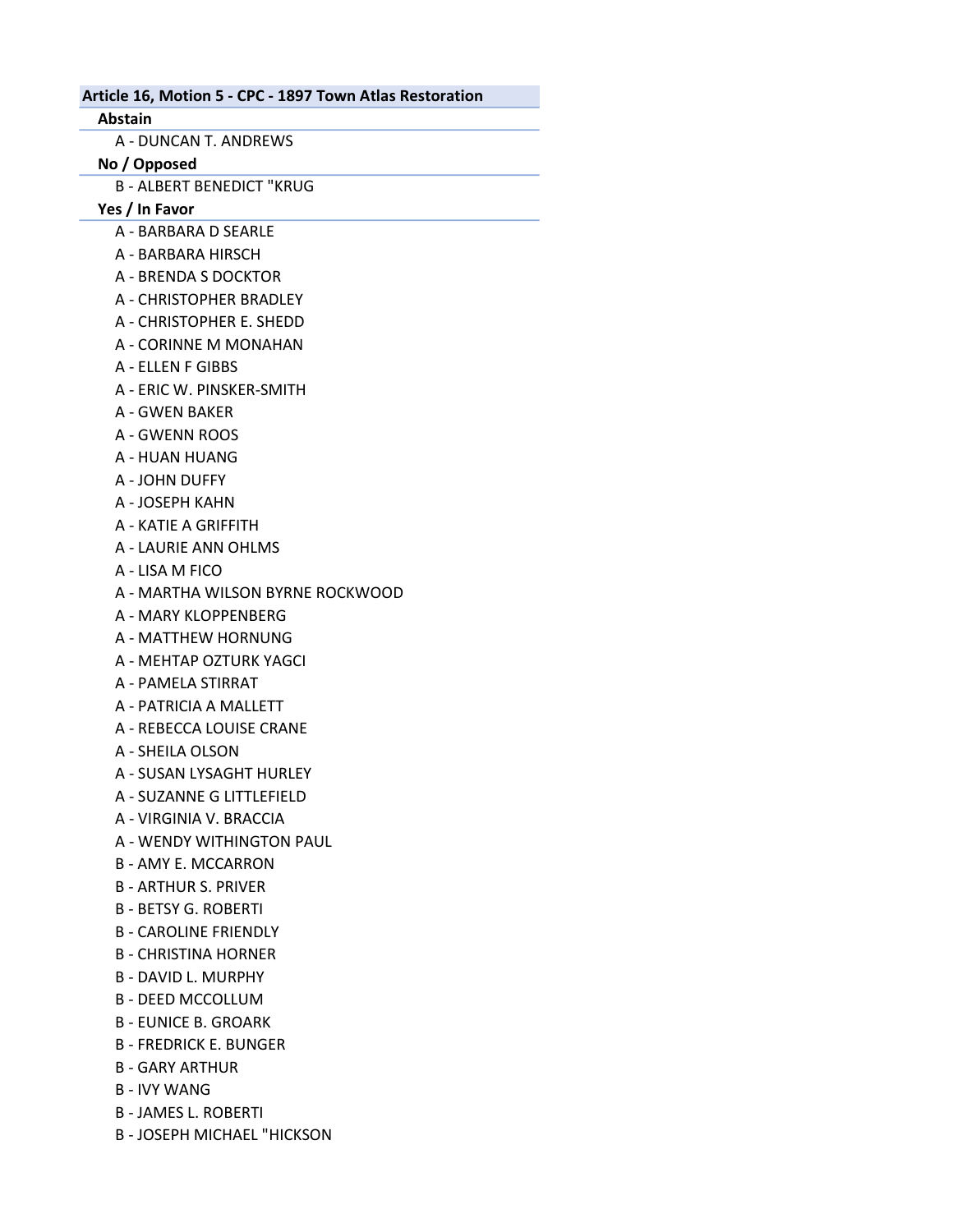- B JOSEPH SCHOTT
- B KATHERINE S. CORT
- B KELLY C. FRIENDLY
- B LINDA H. CHOW
- B MARY EATON CROWN
- B MELISSA A. MARTIN
- B MIDDLETON ANSLEY "MARTIN
- B NORA TRACY PHILLIPS
- B PAUL THOMAS DELANEY
- B PETRO LISOWSKY
- B ROBERTA MORGENSTERN
- B S. PETER W. JONES
- B SCOTT K. BENDER
- B SKYE JACOBS
- C AMY SB GOTTSCHALK
- C ANDREA N. WARD
- C ANN M. HOWLEY
- C ANN WELKE RAPPAPORT
- C BEATRICE BEZMALINOVIC DHEBAR
- C CHRISTINE S. MIZZI
- C ELIZABETH LASHWAY
- C HOLLY M. GRACE
- C HYUN SOOK RYU SONG
- C KATE MCGEOUGH
- C KATHY Y. EGAN
- C KELLY MCCOULF NORRIS
- C LEANNE J. LEIBMAN
- C LINDA OLIVER GRAPE
- C LOIS SULLIVAN
- C LUCIENNE V. RONCO
- C LUCY ROONEY KAPPLES
- C MARCIA TESTA SIMONSON
- C MARTIN JAY "MCHALE
- C PAMELA POSEY
- C ROYALL H. SWITZLER
- C SARA H. RAVERET
- C SARAH H. PEDERSEN
- C SHARON L. GRAY
- C SUSAN K. MAGGIONI
- C THOMAS H. ULFELDER
- C WENDY HARRIS GARBER
- D ANN-MARA S. LANZA
- D CAROL ALMEDA-MORROW
- D CHRISTINE A. KEHOE
- D CRAIG EDWARD MACK
- D DEREK B. REDGATE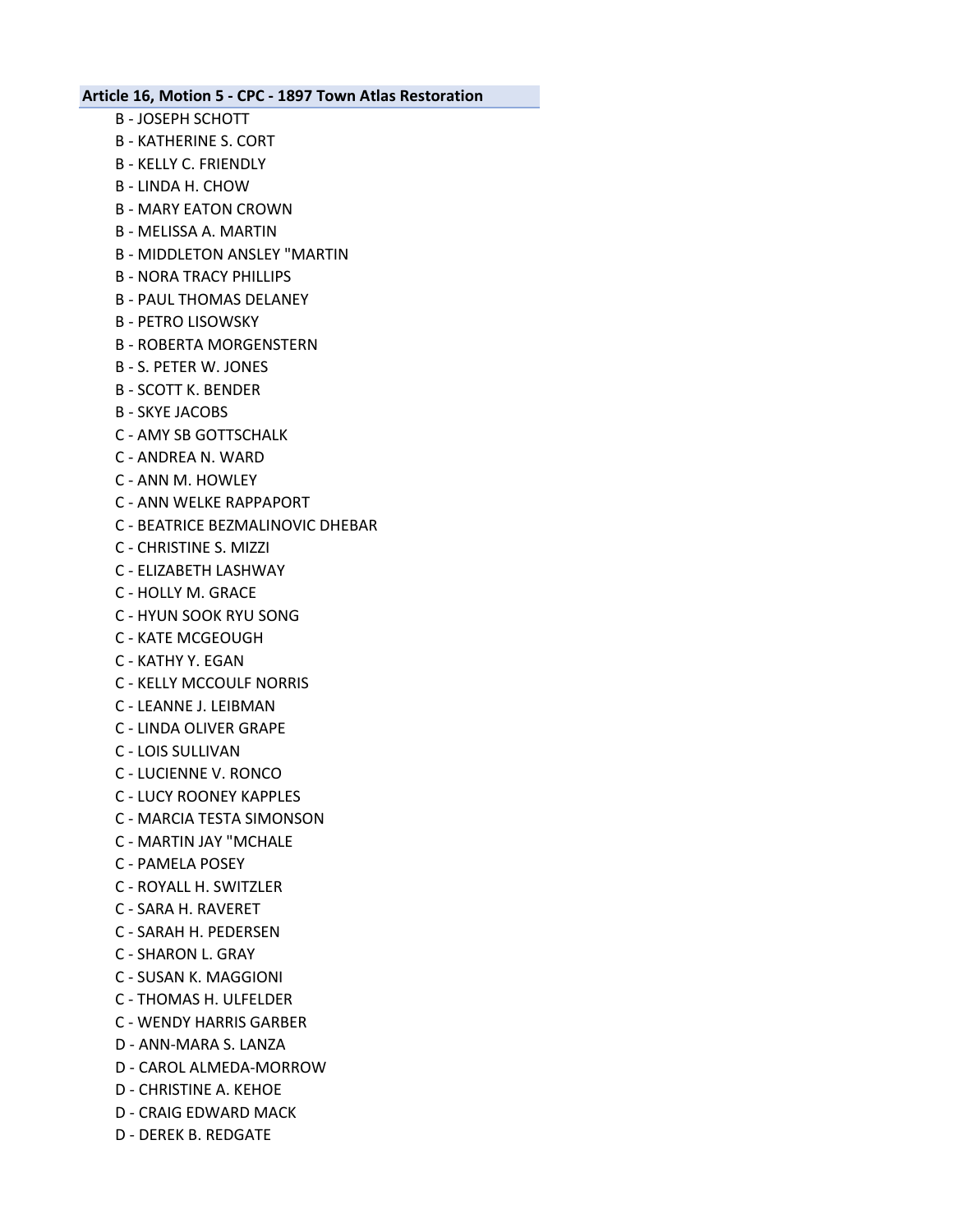- D DIANE E. HALL
- D ELIZABETH H. SHLALA
- D ELIZABETH SULLIVAN WOODS
- D ELLIOT GODFREY SWAN
- D ETHAN I. DAVIS
- D GAIL FRANCES SULLIVAN
- D IAN COHEN
- D ILLANA S. NISSENBAUM
- D JOHN D. LANZA
- D JOHN SCHULER
- D LAURA ROBERT-FRAGASSO
- D LAURA SCHOTSKY OLTON
- D LINA EVE VITA MUSAYEV
- D LORI A. FERRANTE
- D MARGIE PALLADINO
- D MARK B. BENJAMIN
- D MARY BETH GRIMM
- D MASON R. SMITH
- D MAURA MURPHY
- D PATTI QUIGLEY
- D RICHARD D. "HILL
- D SANDRA SABA JOSEPH
- D STEPHEN G. MURPHY
- D W. ARTHUR "GARRITY
- E CAREN PARKER
- E DENNIS DISCHINO
- E JACQUI VAN LOOY
- E JARED W. PARKER
- E JESSICA BETH GRAHAM
- E JOAN GAUGHAN
- E KATHERINE K. MACDONALD
- E KATHERINE L. "BABSON
- E KEVIN J. MACDONALD
- E LAURENCE D. SHIND
- E LISE M. OLNEY
- E MARLA L. ROBINSON
- E MARY GARD
- E NANCY L. GOODEN WESTENBERG
- E NEAL R. GOINS
- E ODESSA MB SANCHEZ
- E PAUL A. CRAMER
- E RAINA C. MCMANUS
- E RANI ELWY
- E REGINA C. LAROCQUE
- E RUSSELL THOMAS GENTRY
- E SUSAN E. RYAN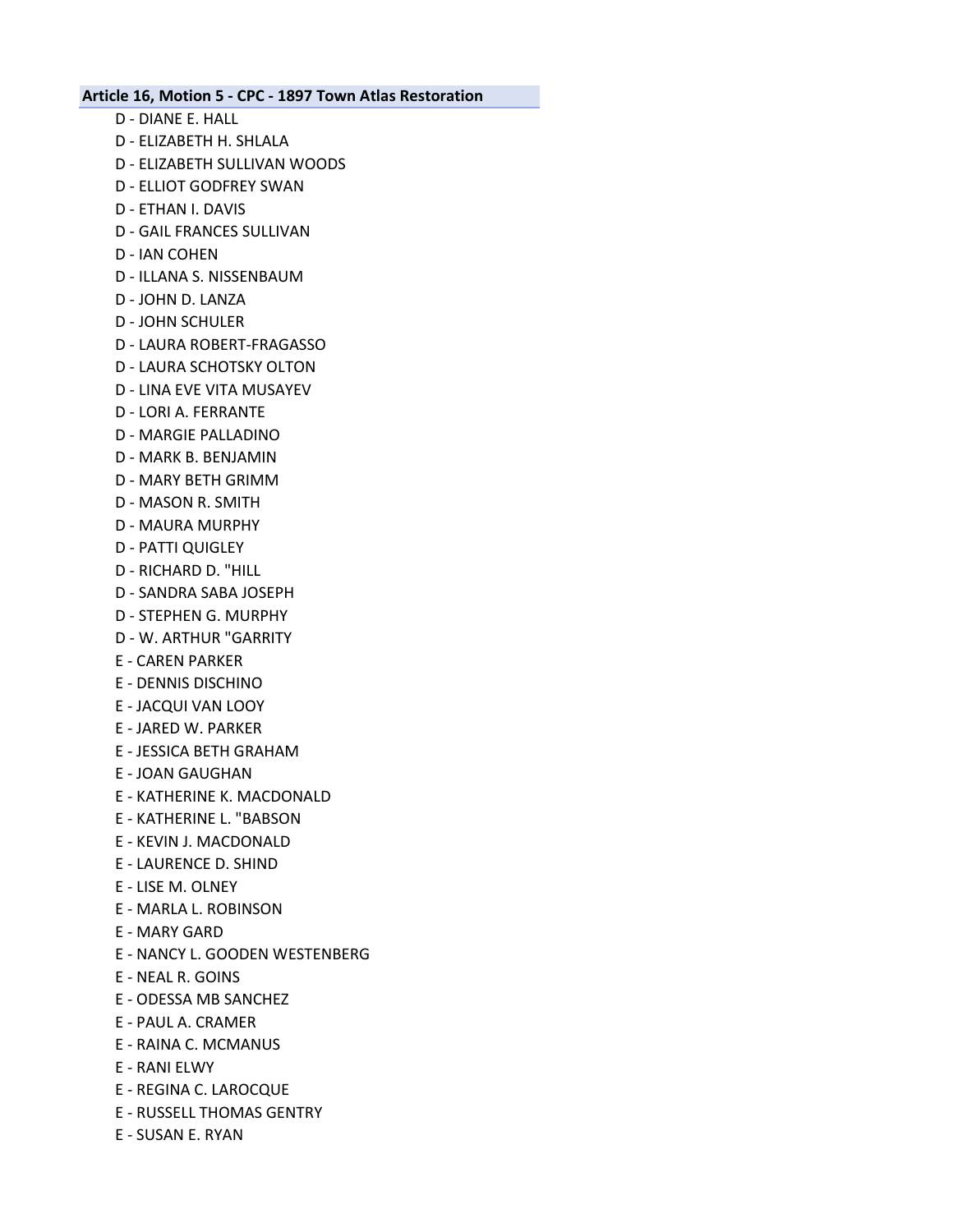- E THOMAS J. MACDONALD E - TIMOTHY W. FULHAM E - WENDY A. HAERING-ENGELS E - WENDY S. BECK VON PECCOZ F - ANNE P. COHEN F - C. MADISON "RILEY F - CHRISTINE SWENSON LAWRENCE F - CYNTHIA C. EDWARDS F - DAVID LIVINGSTON F - DAVID RYAN DAWS F - ELAINE M. PUTNAM F - ELIZABETH LANGE F - ELIZABETH MAY F - ERIC M. CARLSON F - FREDERIC W. RIPLEY F - HOPE CROSIER F - JAY PROSNITZ F - LISA COLLINS F - MICHAEL ANDREW LICATA F - MICHAEL J. MASTRIANNI F - MICHELE DRAGON LIVINGSTON F - NICHOLE ANN BERNIER F - NIKI BRINKMAN-OFENLOCH F - SALVATORE "DEFAZIO F - SARA A. JENNINGS F - SHAWN BAKER F - SHELLY WARD F - STEVEN J. SIMONS F - SUSAN KAGAN LANGE F - VICTORIA J. OSTLER F - VIRGINIA LEE FERKO G - ALICE HANLON PEISCH G - ALLAN L. PORT G - ANDREW A. WILSON G - CRAIG L. COHEN G - DIANE CAMPBELL G - DOUGLAS W. SMITH G - EDWARD D. FOLLAND G - FREDERICK W. SCHALLER G - HAROLD N. "KAPLAN
- G JANET Z. GIELE
- G JE'LESIA JONES
- G JOAN HACKETT CODY
- G JUDSON L. JAFFE
- G KATHLEEN F. TRUMBULL
- G LORRI WOODACRE